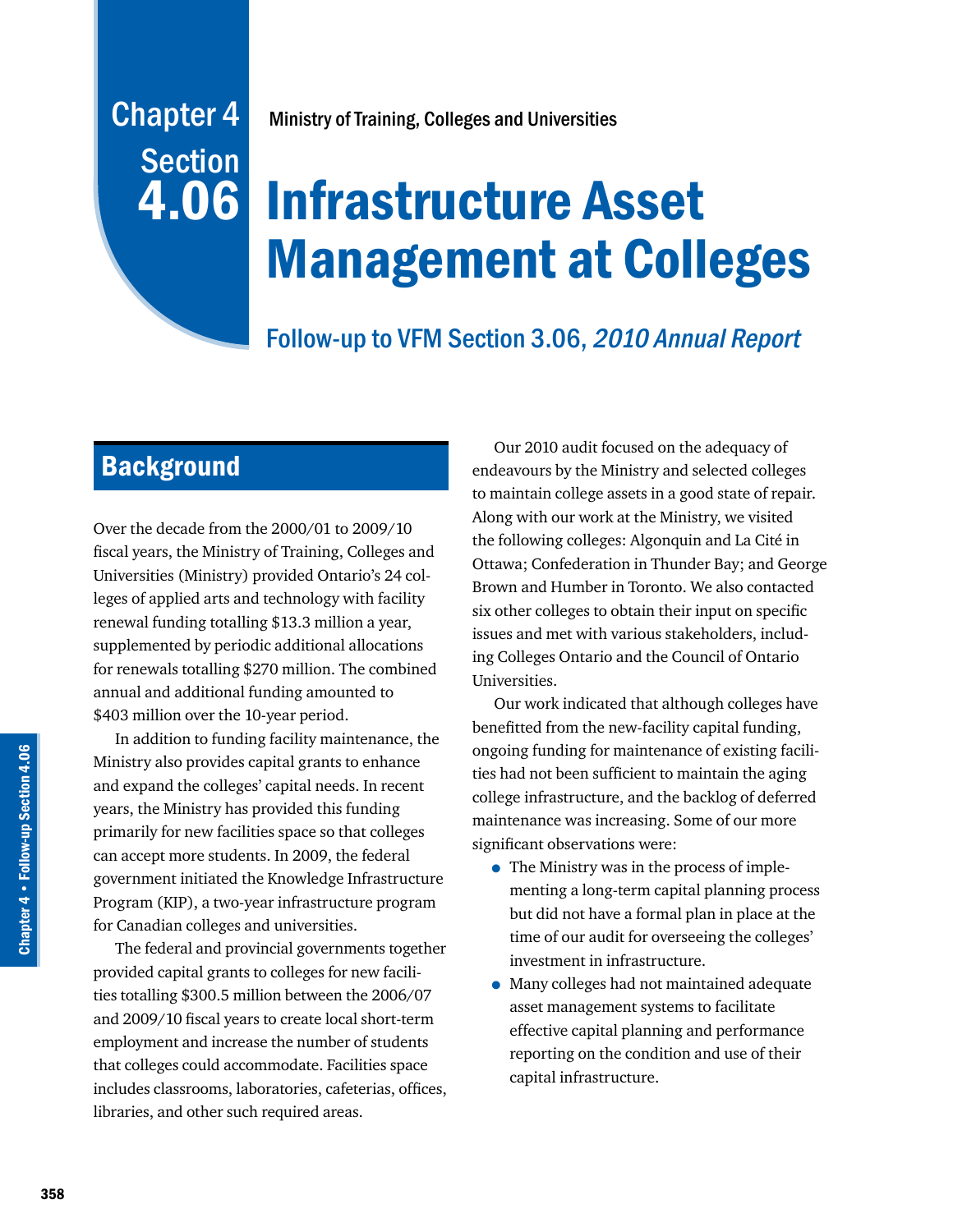- As of April 2010, the deferred maintenance backlog—the cost to perform all needed maintenance and repairs—exceeded \$500 million and had been increasing annually. More than \$70 million in capital repairs were in the critical category and needed to be dealt with in the next year.
- As of April 2010, about half of the college system's infrastructure assets were likely in poor condition when rated according to a recognized industry standard that measures the state of infrastructure.
- Applying the funding guideline of 1.5% to 2.5% of asset replacement cost outlined by the U.S.-based Association of Higher Education Facilities Officers, annual ministry funding to all colleges over the 2006/07–2009/10 fiscal years would have needed to be in the \$80 million to \$135 million range. However, actual capital renewal funding has remained at \$13.3 million annually for many years; even with the periodic additional funding of \$270 million, the total barely adds up to half of this guideline amount.
- Administrators at all of the colleges we visited indicated they had to supplement ministry renewal funds with operating funds to help address their most urgent priorities or run the risk of assets deteriorating prematurely.
- Until very recently, ministry funding decisions often lacked transparency and consistent criteria to evaluate funding requests, and there was insufficient documentation to demonstrate compliance with eligibility criteria.

We made a number of recommendations for improvement and received commitments from the Ministry and the colleges that they would take action to address our concerns.

## Status of Actions Taken on Recommendations

According to information provided by the Ministry and the five colleges we visited as part of our 2010 audit, some progress has been made on implementing the recommendations from our *2010 Annual Report*, with substantial progress on a few. The Ministry informed us that it has improved its capital-project selection process and is continuing to develop its capital planning process for colleges. In addition, as a prerequisite for infrastructure funding, every college will be required to develop an asset management plan that will outline the condition of its existing assets and the institution's plan for addressing its renewal needs. To this end, the Ministry has initiated projects to create a comprehensive college facility space inventory and establish utilization standards, and complete a system-wide assessment of the condition of college facilities across the province. Establishing space standards and assessing the condition of facilities are key first steps in developing a sustainable longterm asset management plan, including priorities for addressing deferred maintenance. As this work is expected to be completed in two years, deferred maintenance will remain a significant issue in the foreseeable future.

## CAPITAL PLANNING

#### Recommendation 1

*To help ensure that capital infrastructure grants are allocated on the basis of clearly identified needs and province-wide priorities, the Ministry of Training, Colleges and Universities needs to continue developing a formal long-term capital planning process using current and reliable information obtained from the colleges and make funding decisions based on more predictable, rigorous, and clear criteria.*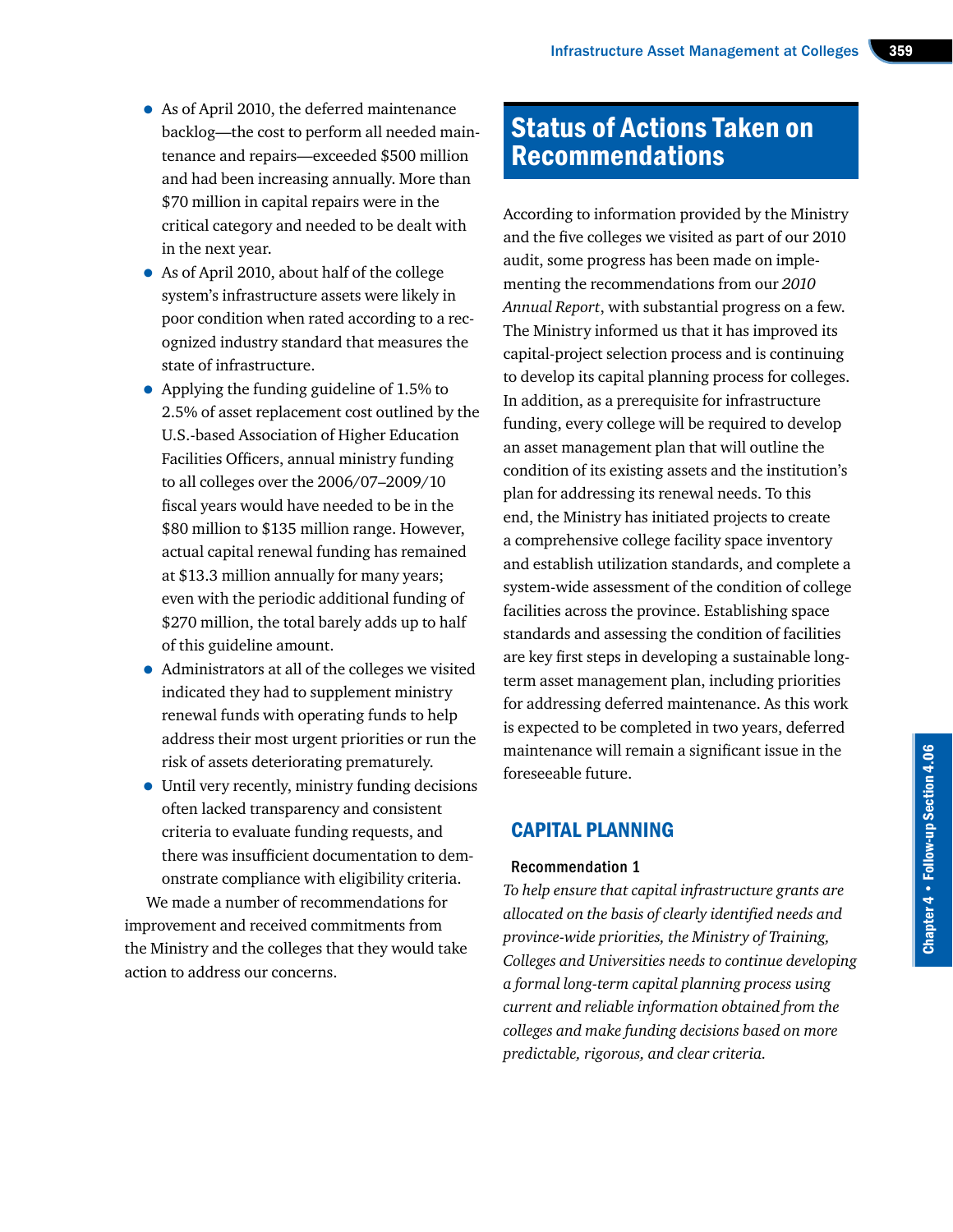#### **Status**

The Ministry informed us that it is continuing to develop its capital planning process, and in May 2010 sent out a memo to all colleges asking them to identify their capital planning priorities. The memo requested that each college provide an update of its inventory of capital projects and major strategic infrastructure initiatives, including asset management strategies and a ranking of project proposals. Ministry priorities for projects included criteria such as the capacity for growth in high-demand areas, a contribution to long-term economic development, and demonstrated linkages with provincial priorities in post-secondary education, including growth in the college sector and the provision of quality education.

The Ministry has developed a project-selection framework to assess all project proposals received from the colleges with an approach focused on assessing the alignment of the proposals with its own priorities and those of the Ministry of Infrastructure. In June 2011, the Ministry selected 10 capital projects at colleges and committed funding of \$245 million with an estimated incremental enrolment of more than 9,200 students.

In May 2011, the government announced "Putting Students First: Ontario's Plan for Postsecondary Education." The plan is designed to support enrolment growth by providing space and operating funding for 60,000 more students at colleges and universities over the next five years. The plan also emphasizes strategic and well-planned growth in the post-secondary education sector.

In June 2011, the Ministry of Infrastructure released Ontario's long-term infrastructure plan, *Building Together: Jobs and Prosperity for Ontarians*, which outlines the government's plans for the next 10 years. The plan notes that Ontario will work with colleges and other post-secondary institutions to:

• ensure that infrastructure investments respond to demand, align with the aims of "Putting Students First" and support the goal of a 70% attainment rate for postsecondary education;

- introduce a satellite campus policy to help manage growth in the system and give priority to areas where rapid growth is expected;
- develop a more comprehensive funding policy for major capital projects, including procurement approaches and a framework for determining the appropriate provincial share; and
- emphasize asset management planning and facilities renewal and repurposing.

As a prerequisite for infrastructure funding, every college and university will be required to develop an asset management plan that outlines the condition of its existing assets and its plan for addressing the renewal needs identified. When seeking funding for expansion, institutions will need to provide a clear rationale to opt for new construction instead of renewing or repurposing existing space.

In collaboration with the Ministry of Infrastructure, the Ministry intends to ensure that institutions comply with the new requirements set out in the provincial 10-year infrastructure plan, including developing and publishing detailed institutional asset management plans as a prerequisite to receiving provincial capital funding. The Ministry has also initiated projects to create a comprehensive college facility space inventory, develop space standards and assess the condition of facilities across the province.

The colleges informed us that the Ministry had asked them to submit updates to their proposed capital projects in 2008 and 2010, but there had been no further requests since then. One college noted that these requests represent an excellent foundation for a possible province-wide capital planning process. However, the same college also expressed concern that the process needed to be ongoing in order to provide current and reliable planning information. Another college noted that the Ministry promised to continue consulting with colleges regarding asset management planning and that it subsequently had a number of meetings with ministry staff regarding growth and facilities planning.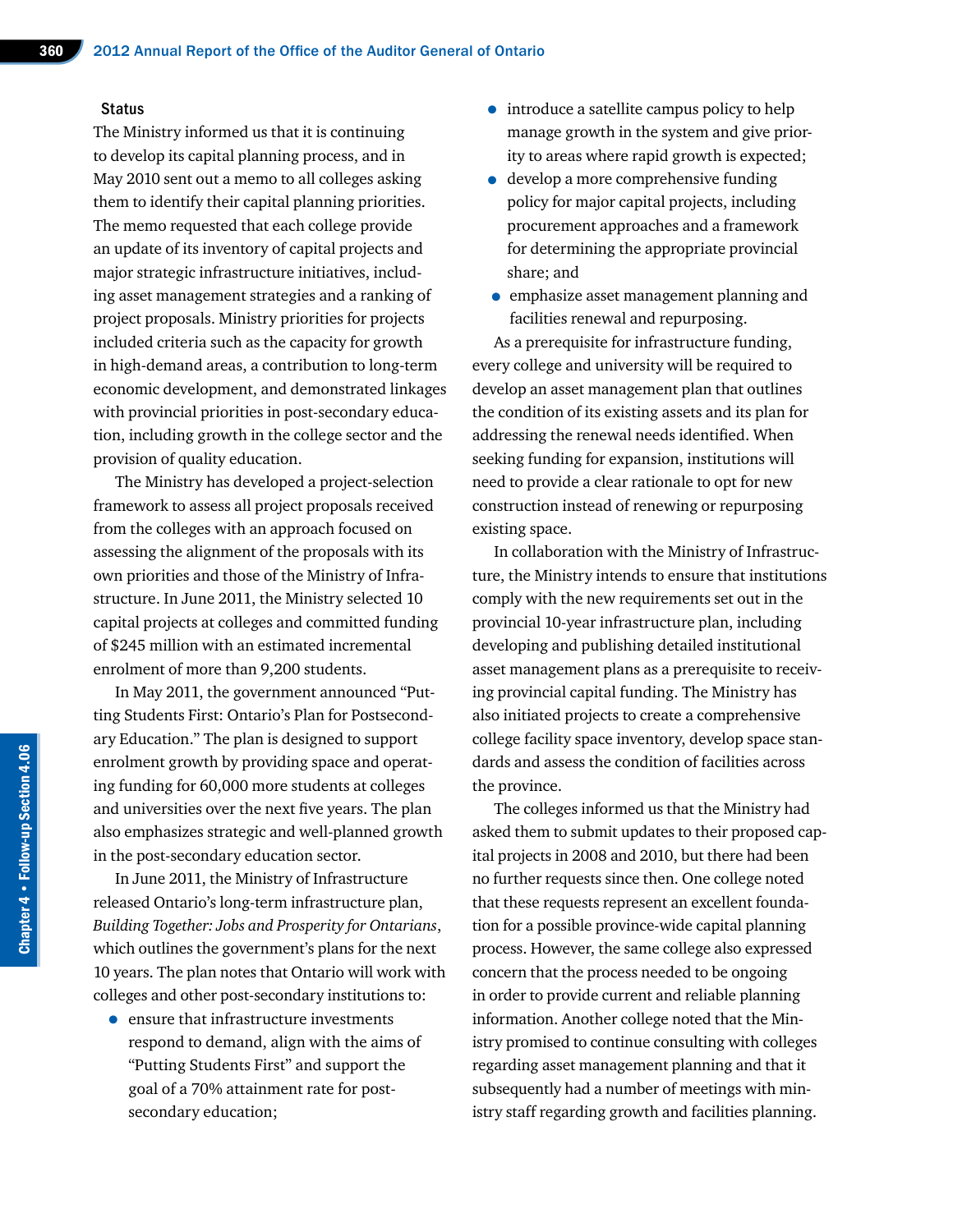### FACILITIES RENEWAL AND MAINTENANCE

#### Recommendation 2

*To preserve the taxpayer's investment in the college infrastructure and maintain these assets in good condition so that colleges can provide an adequate learning environment, the Ministry of Training, Colleges and Universities should continue to work with Ontario colleges to:*

- *ensure that the asset management information system is regularly and consistently maintained to enable both the Ministry and colleges to make informed decisions based on current, accurate, and complete information; and*
- *develop strategies, targets, and timelines to address the deferred maintenance backlog*.

#### **Status**

The Ministry's facilities renewal program is intended to assist post-secondary institutions in addressing ongoing maintenance, repairs and renovations of existing facilities. Recurring annual facilities renewal funding had been \$13.3 million over the previous 10 years and was provided to supplement the colleges' own annual capital maintenance programs. Ministry funding for capital maintenance decreased in 2011/12 and is not expected to increase, as we were informed that funding for facilities renewal was budgeted at \$8.7 million for the 2012/13 fiscal year. Estimates provided by the colleges indicate that components of the 10 approved major capital projects (totalling \$245 million) are projected to contribute an additional \$14 million to address the colleges' current deferred maintenance backlog.

The Ministry and colleges are working to develop an inventory of college spaces that support student enrolment, as well as to develop related standards, consistently assess facility conditions across the college sector and determine the appropriate priorities for addressing deferred maintenance given available funding. Establishing space standards and assessing the condition of facilities

are key first steps to developing a sustainable longterm asset management plan.

Ontario colleges currently maintain their space inventory data in a variety of formats. Furthermore, there is no common definition for different categories of college student space, nor are there standards for the amount of space required for each category. To address this issue, the Ministry and Colleges Ontario (the advocacy organization for the province's colleges of applied arts and technology) signed a transfer-payment agreement in October 2011 to work on the development of system-wide space standards and utilization benchmarks, and to complete a system-wide space inventory.

In November 2011, Colleges Ontario engaged a consultant to lead the work to develop a space inventory, utilization and planning framework for Ontario's 24 colleges. Key deliverables stipulated in the agreement include completion of a system-wide space inventory by September 2012; implementation of a common space inventory database; and development of standards, benchmarks and a reporting system for space utilization. On February 27, 2012, the Ministry received a progress report on the work accomplished to date, which largely focused on the development of a common space inventory database. At the time of our followup, the Ministry was expecting another progress report on the space inventory and database by September 15, 2012. Colleges Ontario was planning to deliver its final report by January 31, 2013.

In April 2012, the Ministry received approval to procure a vendor to refine and standardize the existing facility condition assessment systems in use by Ontario's colleges. To ensure that the results of the procurement meet the needs of all decisionmakers, a working group with representatives from the Ministry, the colleges, the Ministry of Infrastructure and Colleges Ontario was set up to provide advice. The project is expected to ensure consistent standards in key areas such as replacement values and unit costs, and to undertake system-wide facility condition assessments with related data updates. The project will be funded by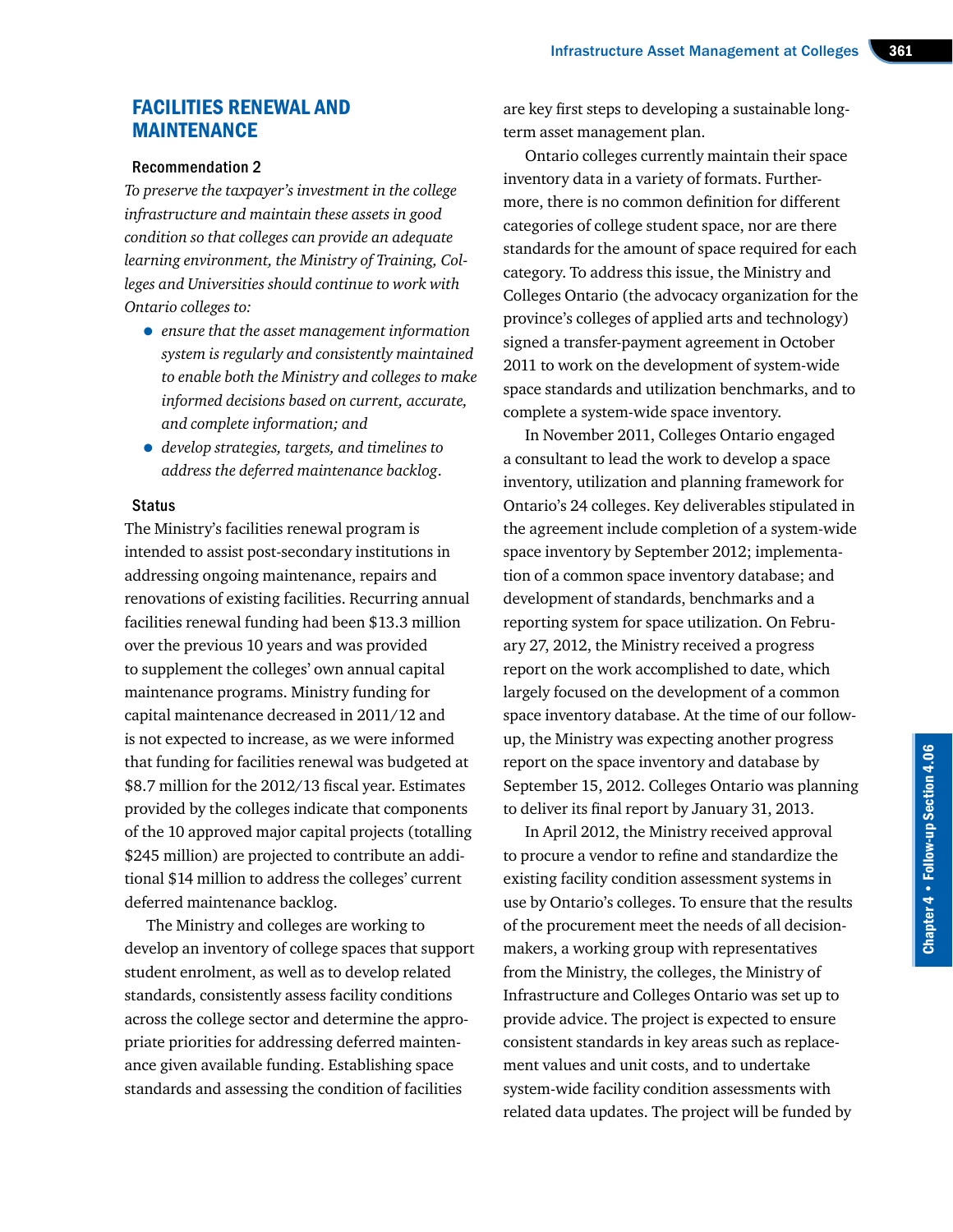the Ministry and is expected to be completed within two years. At that time, consideration will be given to initiating a cycle of updates to the assessment for up to 20% of facilities per year.

Establishing space standards and assessing the condition of facilities provide the information needed to make good investment decisions. Once better information on the demand for space and the condition of existing space is available, updated estimates on the funding required to meet identified needs can be prepared.

Several of the colleges advised us that they were actively participating in the Ministry's assessment of space utilization and/or facility condition. One college noted that consistently updating the space inventory and utilization data for all colleges was an excellent step toward effective asset management, and it anticipated that all colleges would be up to date by the end of March 2013. The college also noted that, since no system-wide strategies appeared to be emerging and there was no new money and even less facilities renewal funding, it is continuing to develop its own strategies to cope with its deferred maintenance backlog. This often results in addressing only the most urgent needs.

## MAJOR CAPITAL PROJECT MANAGEMENT

#### Recommendation 3

*To help ensure that new construction and major renovations efficiently and cost-effectively achieve both college capacity goals and ministry economic objectives, the Ministry of Training, Colleges and Universities should:*

- *implement fair and transparent procedures, similar to those developed for the Knowledge Infrastructure Program, for its project proposal, evaluation, and selection process;*
- *enter into an agreement with each college to indicate the Ministry's and college's respective responsibilities for completing the project and the necessary reporting requirements;*
- *advance funds to colleges as the work progresses; and*

• *maintain adequate documentation throughout the process to demonstrate that the program is transparent, fair, and achieves value for money, as well as college and ministry objectives.*

#### **Status**

In May 2010, the Ministry requested that colleges identify their capital planning priorities and provide an update to their inventory of capital projects and major strategic infrastructure initiatives, including institutions' asset management strategies and a ranking of their project proposals. To assess all project proposals received, the Ministry developed a project selection framework with an approach focused on assessing the alignment of the proposals with overall provincial infrastructure priorities and initiatives, as well as their fit with the strategic priorities of Ontario's post-secondary education sector.

Project assessment criteria included the estimated total and provincial cost (including cost per each new student enrolled); the type of project (for example, renewal, expansion); the impact on capacity growth in underserved regions; alignment with key government initiatives, such as the province's growth plans; and links to key sectors outlined in Ontario's innovation agenda (such as health services, science and technology, and skilled trades).

These project assessment criteria were included in the evaluation templates that ministry staff completed in order to evaluate all the project proposals received from the institutions. After the initial project assessment, ministry staff met with representatives from the colleges to review their project proposals and their alignment with institutional priorities and ministry capital planning objectives. Following these meetings, the Ministry identified 10 capital projects for funding.

The Ministry entered into transfer payment agreements with all institutions whose infrastructure projects were selected, with the exception of three large and complex infrastructure projects approved for Alternative Financing and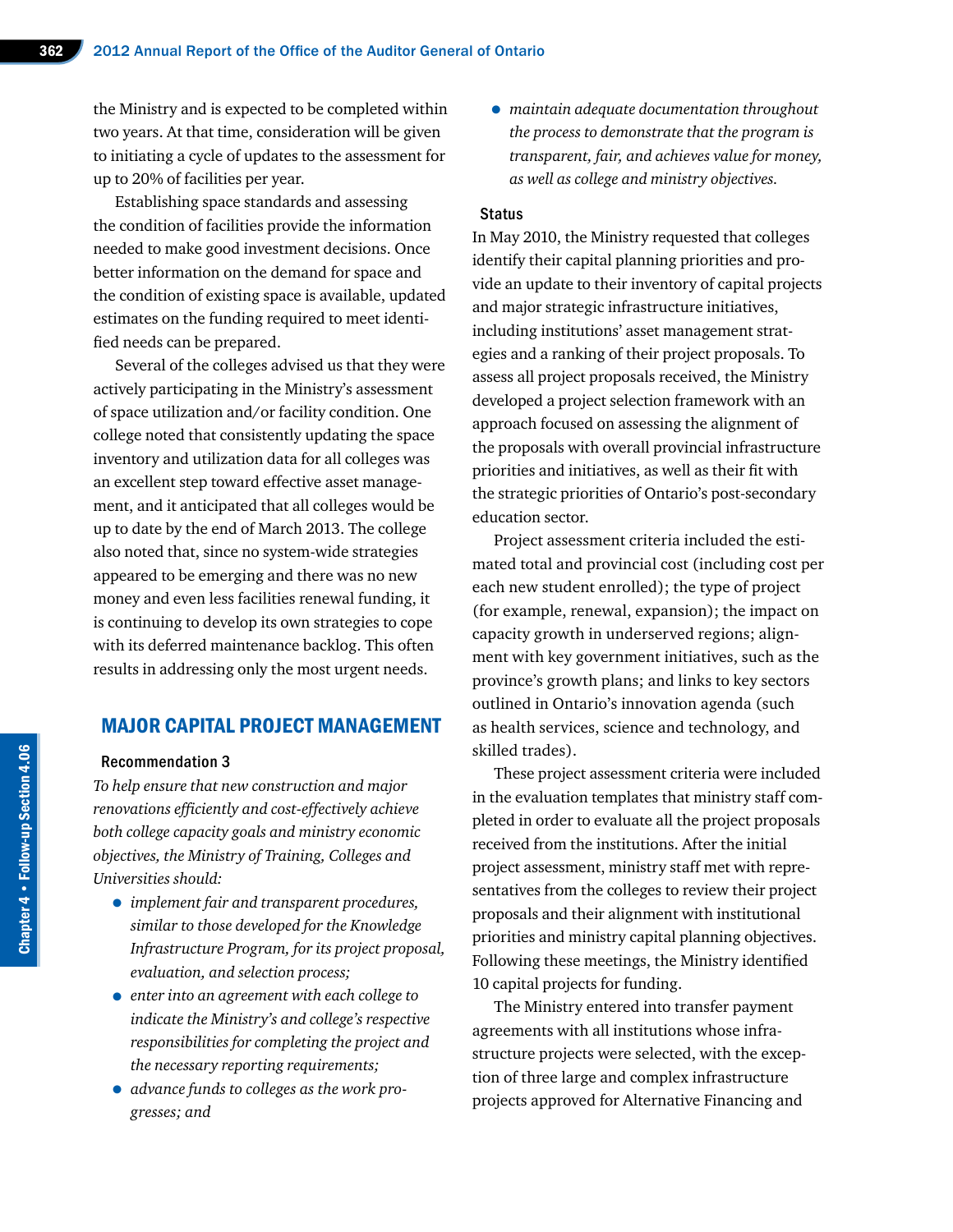Procurement (AFP), a construction delivery model developed and managed by Infrastructure Ontario. The Ministry will enter into transfer payment agreements for the AFP projects once the projects are at the appropriate stage. No funding will be flowed to these three institutions until agreements are in place. The Ministry's transfer payment agreements stipulate that each institution is required to comply with the Procurement Directive that came into effect on April 1, 2011, under the *Broader Public Sector Accountability Act, 2010*. The agreements were reviewed and approved by the Ministry of the Attorney General to ensure they protect, to an appropriate degree, the interests of the province.

The Ministry's project oversight includes monitoring progress on the projects and ensuring compliance with the government's Transfer Payment Accountability Directive and with the Cash Management Directive. The latter directive requires payments be made at or close to the time money is needed by the recipient. As part of the process, in addition to the pre-existing annual and close-out reporting requirements, the Ministry has implemented a quarterly reporting cycle that captures expenditure reporting and provides details that enable the Ministry to monitor project progress and provide transfer payments as the construction phase progresses.

The Ministry also introduced a new requirement for institutions to provide a cost consultant's report reviewing the projected costs of the projects. In addition to the pre-existing requirement that each institution provide a copy of the Certificate of Substantial Performance in accordance with subsection 2(1) of the *Construction Lien Act* upon completion of the project, colleges are now required to provide a commissioning agent's report to confirm that the building systems work as they are intended to.

The Ministry intends to refine its existing project selection and project oversight to reflect the longterm capital planning objectives and provincial fiscal realities. Given limited capital funding flex-

ibility, the Ministry has not issued a request to colleges for updated or new proposals since 2010.

With respect to submissions, project selection, funding agreements, cash flow and monitoring, one of the colleges responded that there has been a noticeable increase in rigour in the requirements related to the documentation and reporting for its funded capital projects. The college also noted that these projects still necessitated a significant amount of effort to solicit support for approvals, and it would like to see a process that would help provide more predictable funding decisions.

## MEASURING AND REPORTING ON PROGRAM EFFECTIVENESS

#### Recommendation 4

*To help ensure that all stakeholders have a good understanding of the condition of the province's college infrastructure assets, the Ministry of Training, Colleges and Universities and the colleges should continue to develop and report long-term performance indicators on the management and condition of their facilities.*

#### **Status**

The Ministry is engaged in ongoing discussions with the sector on the data requirements for the asset management framework, including defining the most suitable asset management performance indicators. The outcomes from the space standards and facility condition assessment projects, to be completed over the next two years, will guide the development of performance indicators.

In December 2011, the Ministry established the Deferred Maintenance Working Group with representation from the Ministry of Infrastructure, Colleges Ontario and various colleges. The Working Group had a general discussion of the capitalrelated decision-making processes of colleges, the Ministry and the Ministry of Infrastructure. The aim was to determine what sorts of data were required to improve decision-making at all levels. A second meeting focused on the facilities condition assessments, specific pieces of data that would